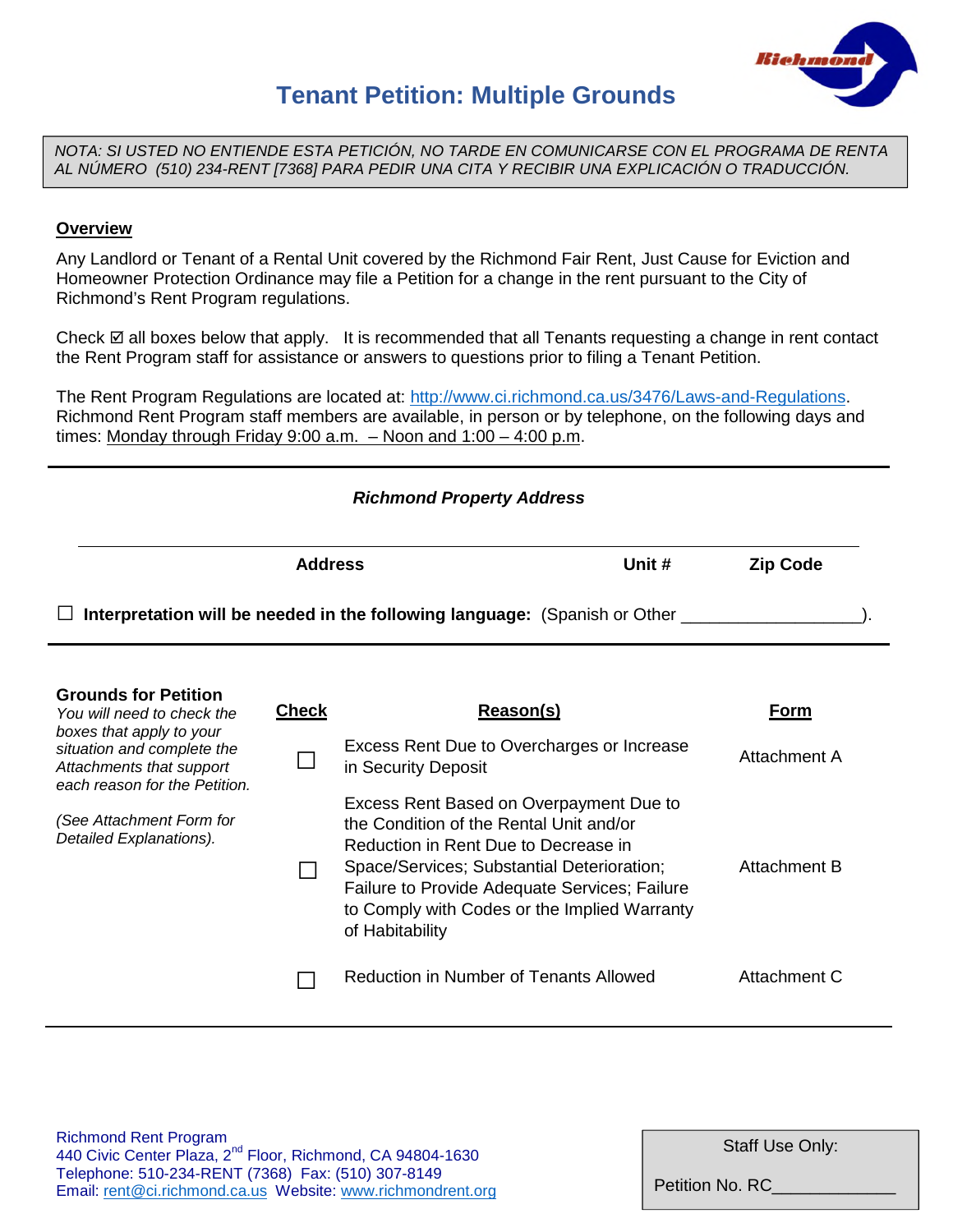## Tenant Information<br>(Required)

| <b>Tenant 1</b>     |                                                                                                                                                                                                                                |
|---------------------|--------------------------------------------------------------------------------------------------------------------------------------------------------------------------------------------------------------------------------|
|                     |                                                                                                                                                                                                                                |
|                     |                                                                                                                                                                                                                                |
|                     |                                                                                                                                                                                                                                |
|                     | Dates of Occupancy (mm/dd/yyyy):                                                                                                                                                                                               |
|                     | Start / / / End / / /                                                                                                                                                                                                          |
| <b>Tenant 2</b>     |                                                                                                                                                                                                                                |
|                     |                                                                                                                                                                                                                                |
|                     |                                                                                                                                                                                                                                |
|                     | Email*: Email and the contract of the contract of the contract of the contract of the contract of the contract of the contract of the contract of the contract of the contract of the contract of the contract of the contract |
|                     | Dates of Occupancy (mm/dd/yyyy):                                                                                                                                                                                               |
|                     |                                                                                                                                                                                                                                |
| <b>Tenant 3</b>     |                                                                                                                                                                                                                                |
|                     |                                                                                                                                                                                                                                |
|                     |                                                                                                                                                                                                                                |
|                     |                                                                                                                                                                                                                                |
|                     | Dates of Occupancy (mm/dd/yyyy):                                                                                                                                                                                               |
|                     | Start $1$ / $1$ End $1$ / $1$                                                                                                                                                                                                  |
| <b>Tenant 4</b>     |                                                                                                                                                                                                                                |
|                     |                                                                                                                                                                                                                                |
|                     |                                                                                                                                                                                                                                |
|                     |                                                                                                                                                                                                                                |
|                     | Dates of Occupancy (mm/dd/yyyy):                                                                                                                                                                                               |
|                     |                                                                                                                                                                                                                                |
|                     |                                                                                                                                                                                                                                |
| <b>Rent History</b> | What was the Base Rent or Rent Paid by the Tenant on July 21, 2015?                                                                                                                                                            |
|                     | \$                                                                                                                                                                                                                             |
|                     |                                                                                                                                                                                                                                |
|                     | If your Tenancy began after July 21, 2015, what was the rent you paid at the time                                                                                                                                              |
|                     | you first moved in and paid full rent?                                                                                                                                                                                         |
|                     | \$                                                                                                                                                                                                                             |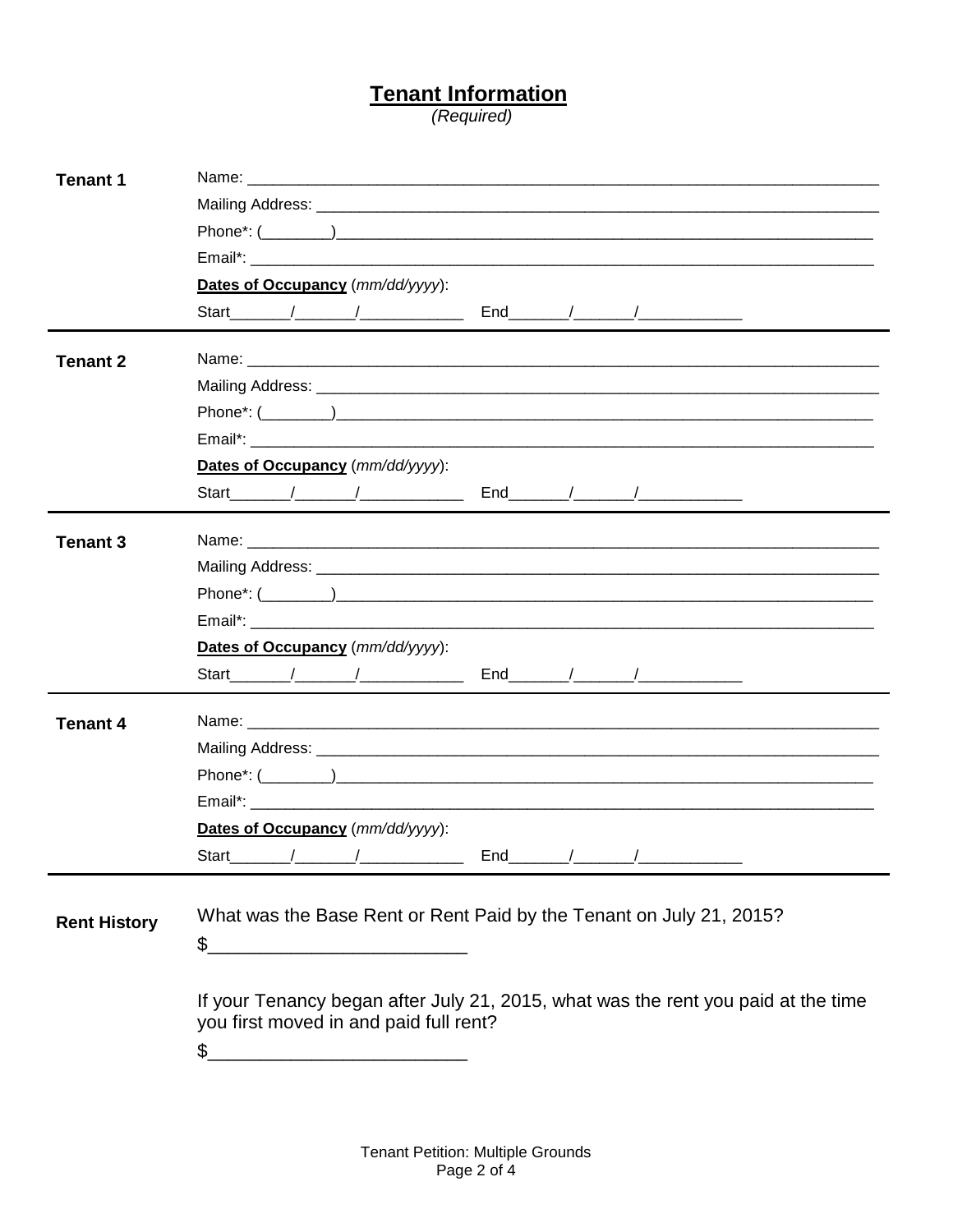|                                      | What is your Current Rent (the rent your most recently paid)?<br>$\mathfrak{L}$                                                                                                                            |  |
|--------------------------------------|------------------------------------------------------------------------------------------------------------------------------------------------------------------------------------------------------------|--|
| Landlord                             |                                                                                                                                                                                                            |  |
| <b>Contact</b>                       |                                                                                                                                                                                                            |  |
| <b>Information</b><br>(required)     |                                                                                                                                                                                                            |  |
|                                      |                                                                                                                                                                                                            |  |
|                                      |                                                                                                                                                                                                            |  |
| <b>Property</b>                      |                                                                                                                                                                                                            |  |
| <b>Manager</b><br><b>Contact</b>     |                                                                                                                                                                                                            |  |
| <b>Information</b>                   |                                                                                                                                                                                                            |  |
| (if applicable)                      |                                                                                                                                                                                                            |  |
|                                      |                                                                                                                                                                                                            |  |
| <b>Tenant</b>                        |                                                                                                                                                                                                            |  |
| Representative<br><b>Information</b> |                                                                                                                                                                                                            |  |
| (If applicable)                      |                                                                                                                                                                                                            |  |
|                                      |                                                                                                                                                                                                            |  |
|                                      |                                                                                                                                                                                                            |  |
|                                      |                                                                                                                                                                                                            |  |
|                                      |                                                                                                                                                                                                            |  |
| penalty of perjury.                  | NOTE: All signatures must be original and all petitioning tenants must sign the Attachments under                                                                                                          |  |
| <b>Declaration:</b>                  |                                                                                                                                                                                                            |  |
| knowledge.                           | I (we) declare under penalty of perjury under the laws of the State of California that the foregoing,<br>and all attached pages including supporting documentation, are true and correct to the best of my |  |
| Print Name:                          | Signature:<br>Date                                                                                                                                                                                         |  |

| Print Name: | Signature: | Date |
|-------------|------------|------|
| Print Name: | Signature: | Date |
| Print Name: | Signature: | Date |